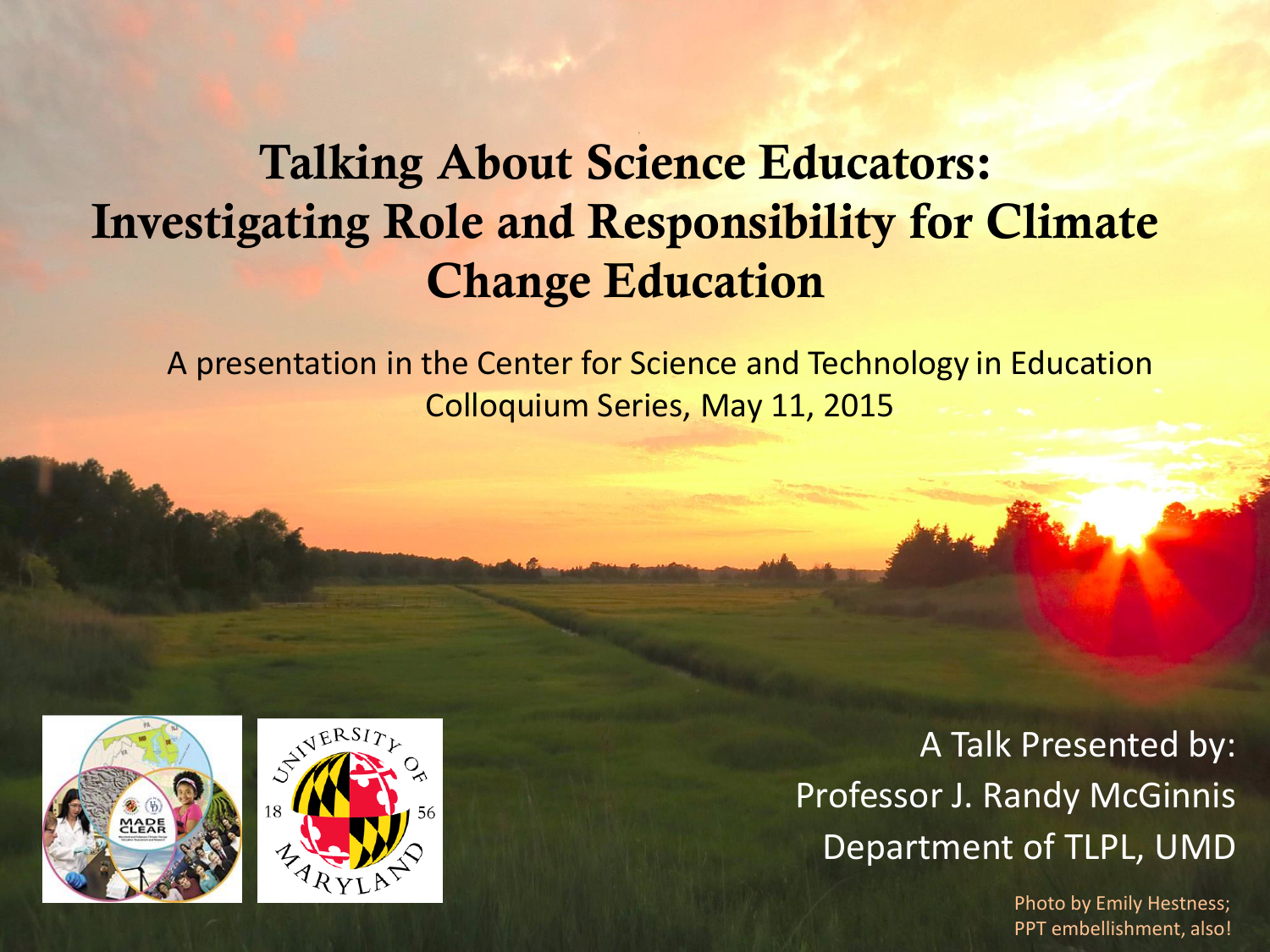## **Research Question**

What do science educators from differing groups (*outside of higher education* – formal (K-12) and informal; *inside of higher education* – content and pedagogy experts) believe are the roles and responsibilities of: 1) their group of educators, and 2) other groups of educators, related to climate change education?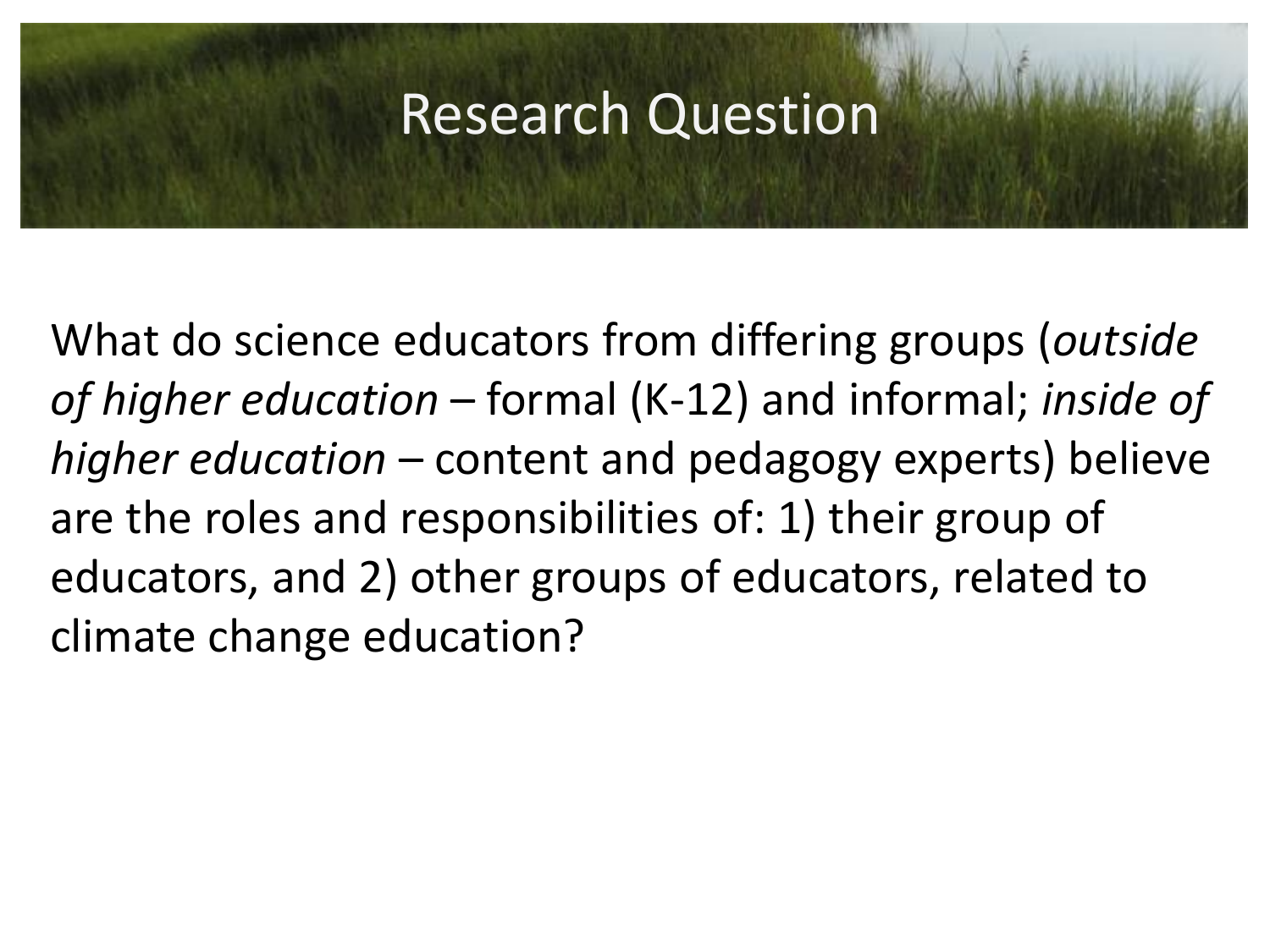## Background of the Investigation

**Context**: 5-day residential summer professional development Climate Science Academy; funded NSF project (MADE CLEAR) (www.madeclear.org; www.ClimateEdResearch.org)

**Participants**: Diverse community of educators (N=33) from two Mid-Atlantic states



**Participants from within higher education**

Science content experts (n=4)

Science pedagogy experts (n=3)



*Participants engage in an activity on sea level rise* [photo release granted]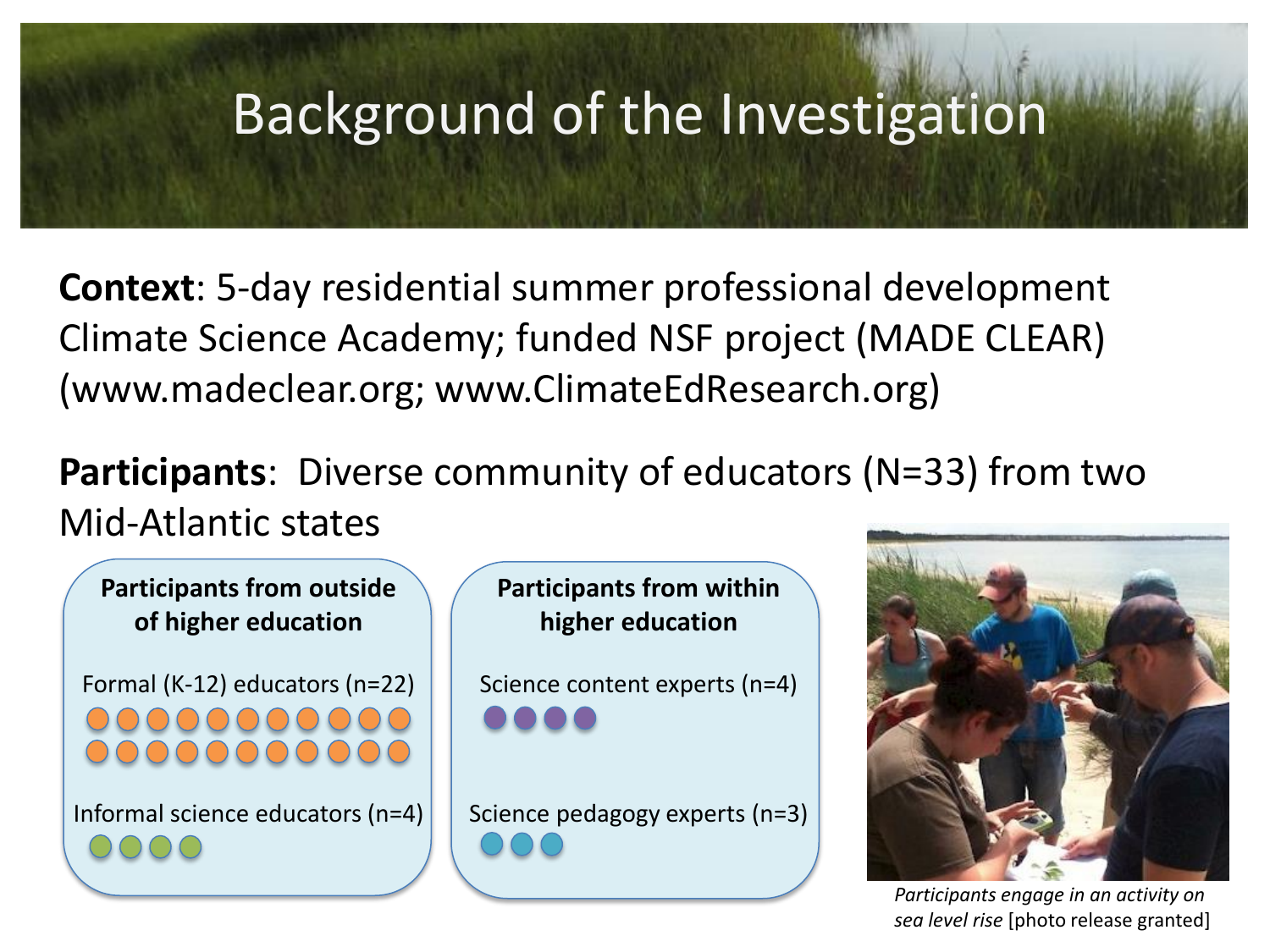## Theoretical Perspectives

## **Interactionism** (Cobb & Baursfeld, 1995) - *primary*

- Individuals communicate meanings of experiences by inventing symbols within a cultural context
	- o Invented symbols include units of communication (such as written artifacts) that may be interpreted for meaning within a community (McGinnis, 2003)

**Social constructivism** (Bruffee, 1986)*-secondary*

• Construction of understandings of experiences is a socially mediated act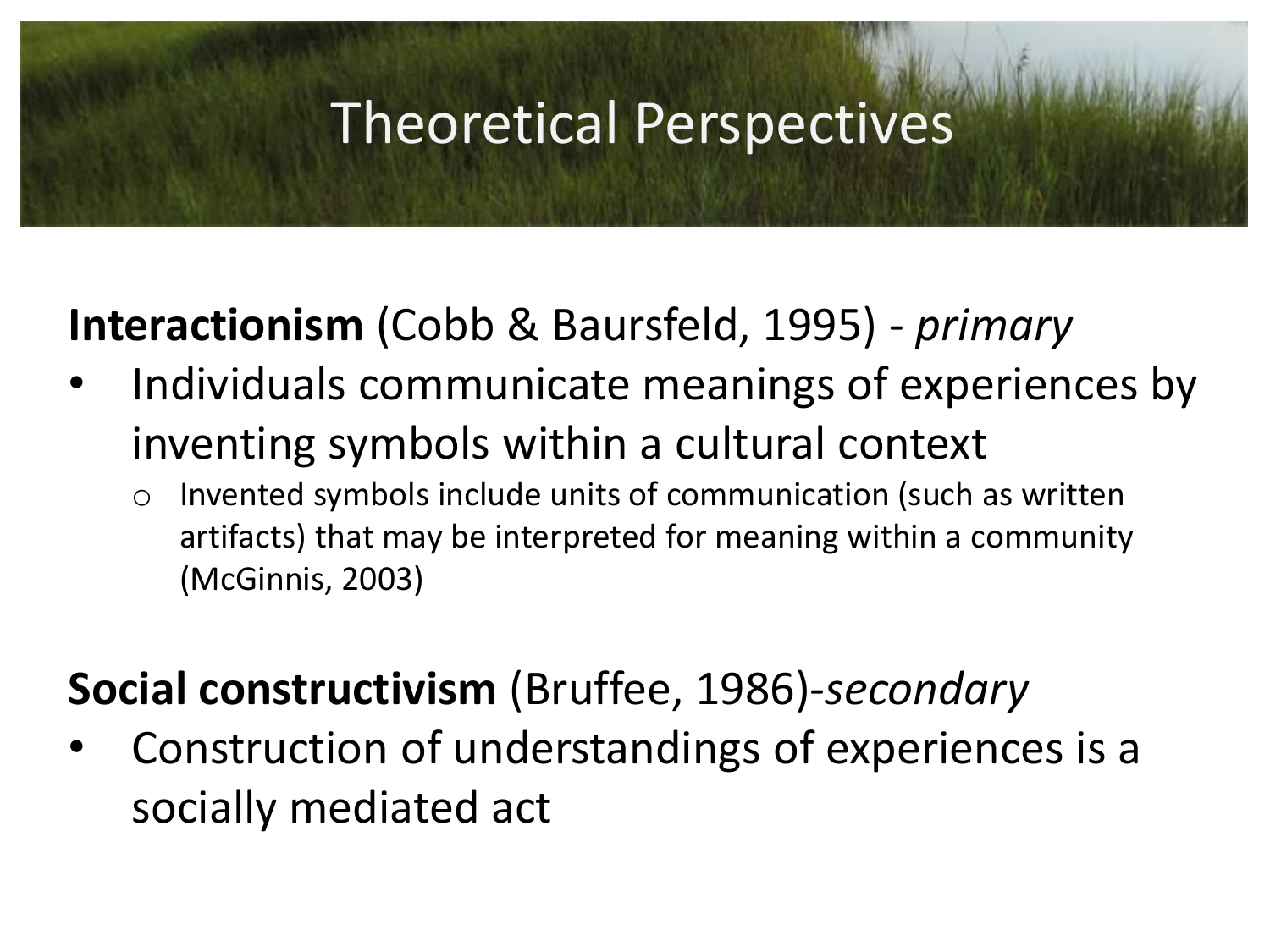## Delimited Discourse Community

#### **Science educators within higher education**

Science content experts Pedagogy experts

**Referents:**  Role and responsibilities for climate change education

**Science educators outside of higher education**

Formal science educators

Informal science educators

#### **Referents:**

Role and responsibilities for climate change education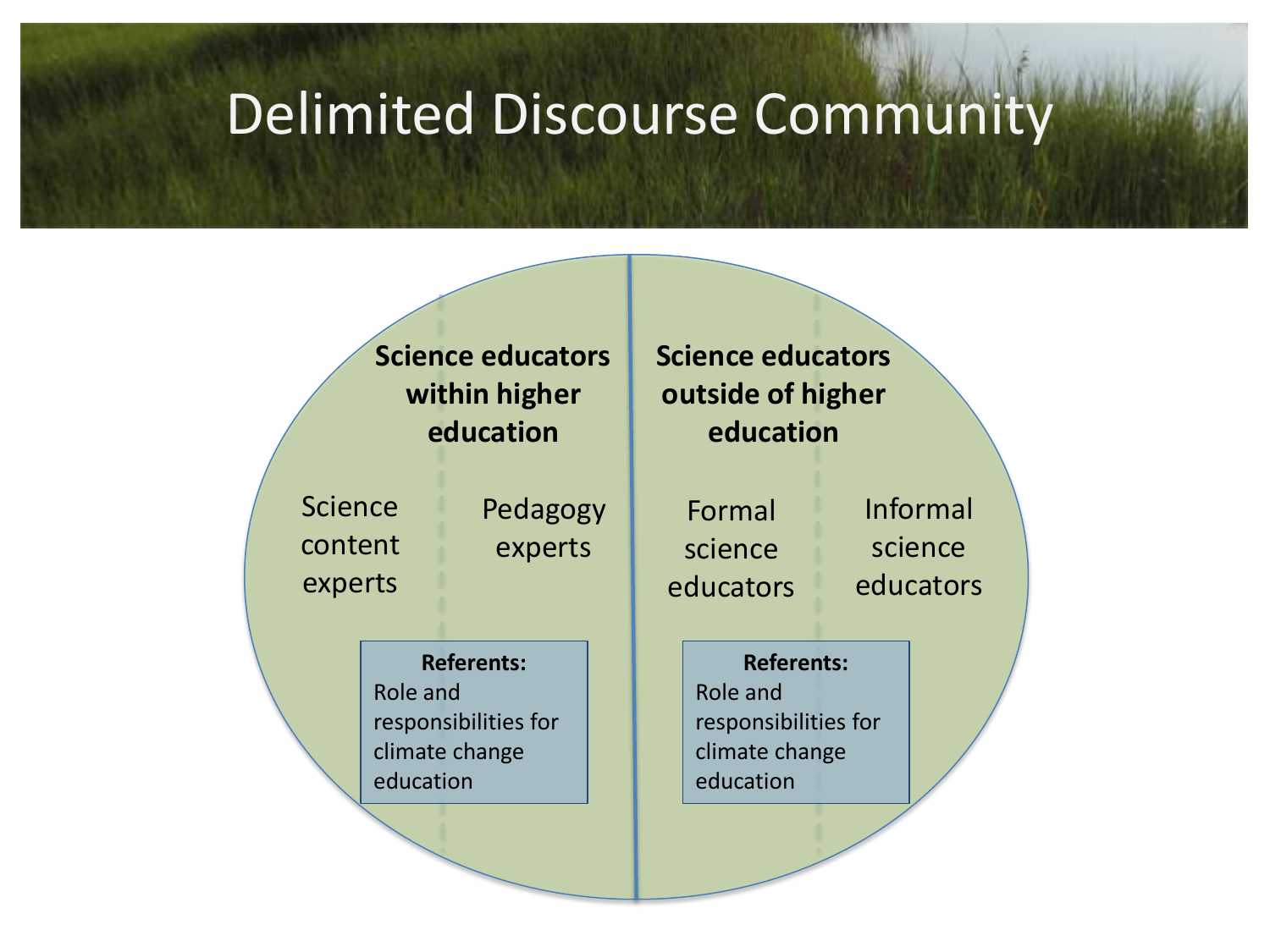## Research Design

- Qualitative methodology (Stake, 2010)
- Delimited discourse community analysis (McGinnis, 2003)



*A university-based science content expert and a first-year high school science teacher participating in the Climate Science Academy* [photo release granted by participants]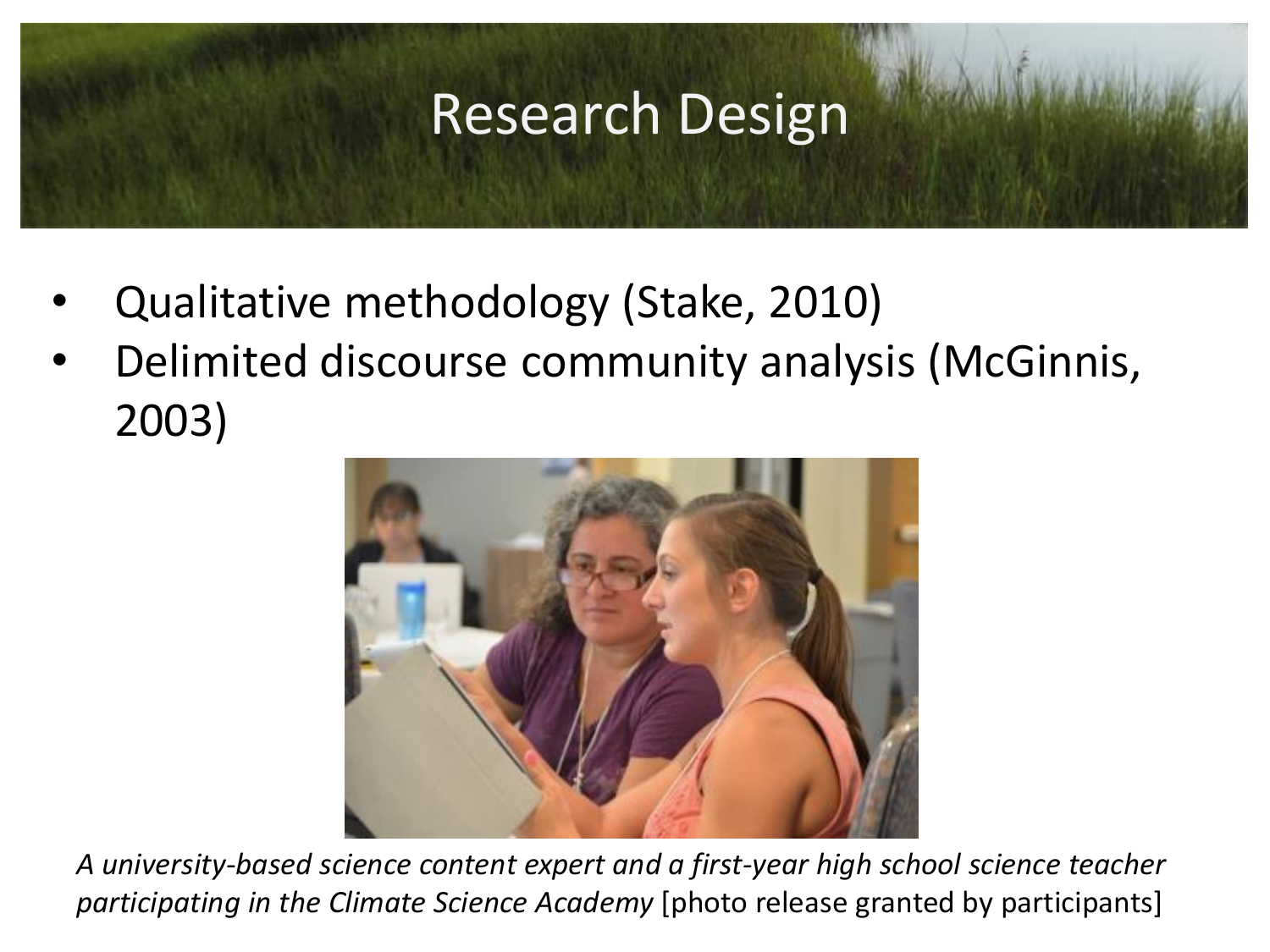# Data Sources: Researcher-Crafted Questionnaires (pre- and post-Academy)

## **For Science Educators within Higher Education:**

- 1. What are the roles and responsibilities of science educators *within higher education* (i.e. your roles and responsibilities) for promoting understanding of climate change?
- 2. What are the roles and responsibilities of science educators *outside of higher education* for promoting understanding of climate change?

## **For Science Educators Outside of Higher Education:**

- 1. What are the roles and responsibilities of science educators *outside of higher education* (i.e. your roles and responsibilities) for promoting understanding of climate change?
- 2. What are scientists' unique responsibilities for promoting understanding of climate change?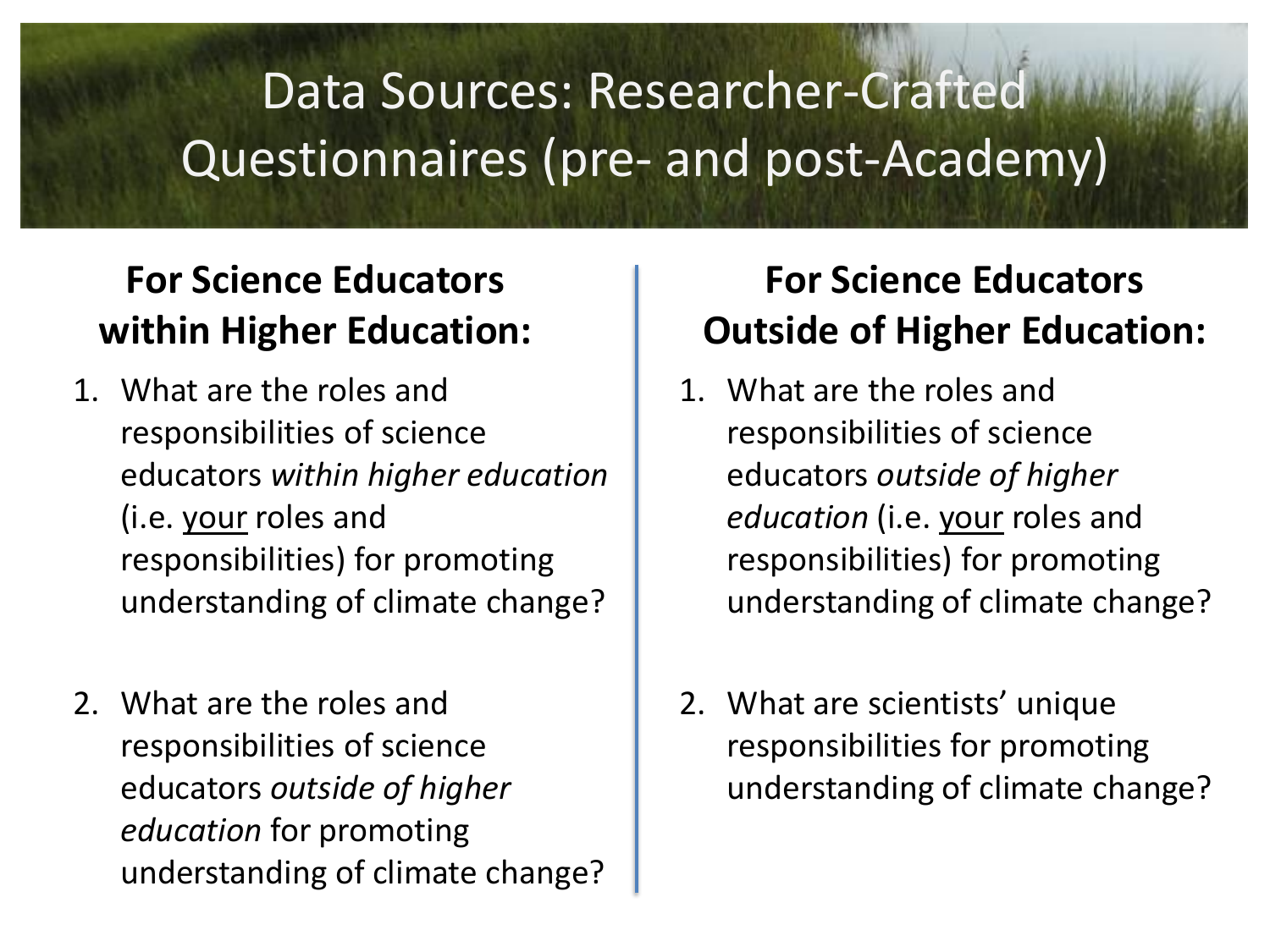# **Findings: Higher Education** (Content Experts)

**Group:** Science Educators within Higher Ed **Subgroup:** Science Content Experts

*Roles and responsibilities (exemplar quotes):*

*[For self, others in higher ed]*: "My job is to **translate the [scientific] work we do related to climate change to the broader public** including government officials (federal, state, local), business leaders, educators... It is important to **be a role model** for best practices (wind turbine, electric vehicles) and **provide information that will inform decision makers**." (Scientist 1)

"…To **help train the next generation of citizens** to be critical thinkers and to **interpret information** and **understand the consequences** of their decisions." (Scientist 1)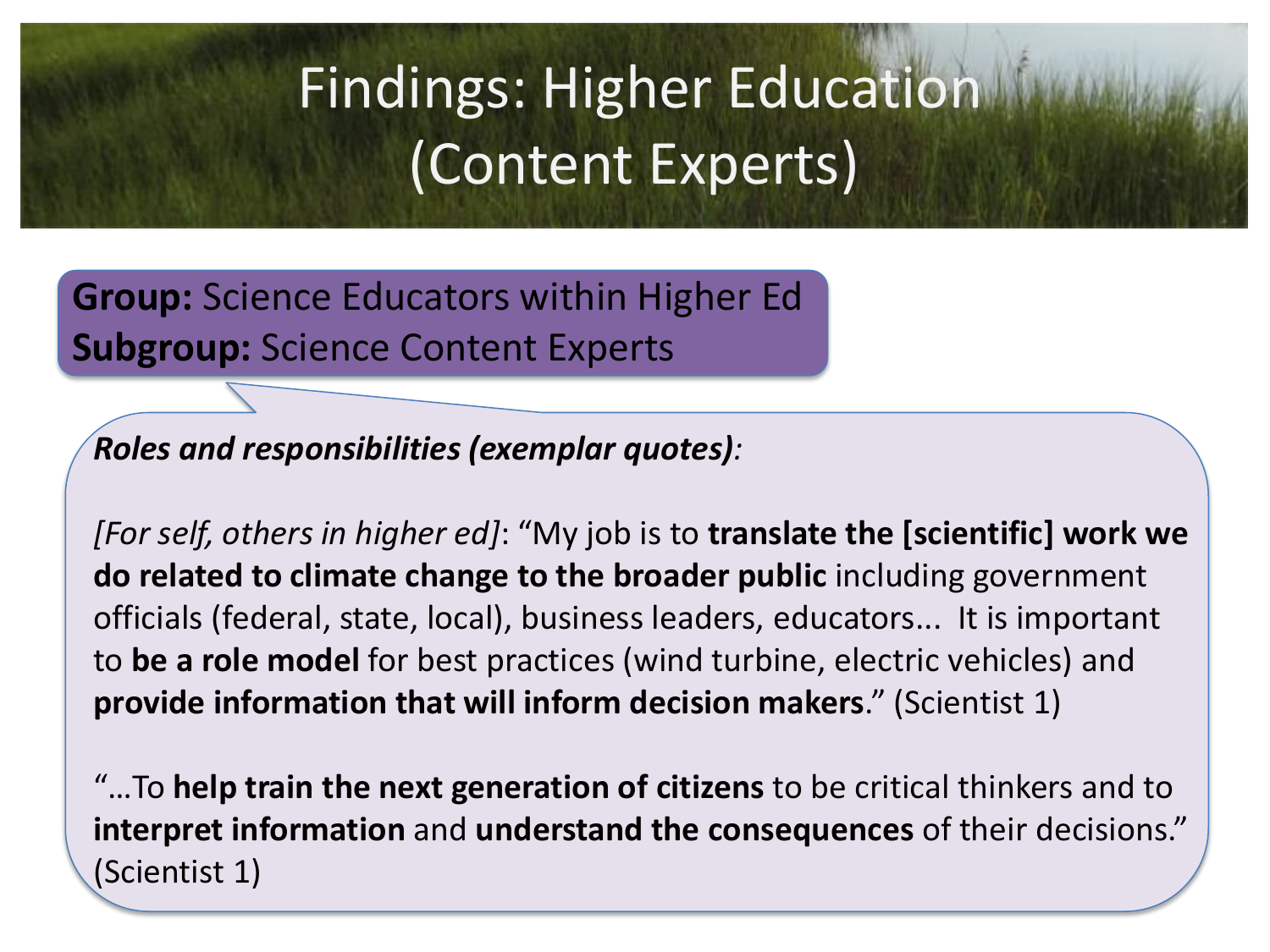# **Findings: Higher Education** (Content Experts)

**Group:** Science Educators within Higher Ed **Subgroup:** Science Content Experts

*Roles and responsibilities (exemplar quotes):*

*[For science educators outside of higher ed]:* "K-12 science educators **provide foundational understanding** of the processes involved in climate change and **provide relevant examples to help students understand and connect** to the information." (Scientist 1)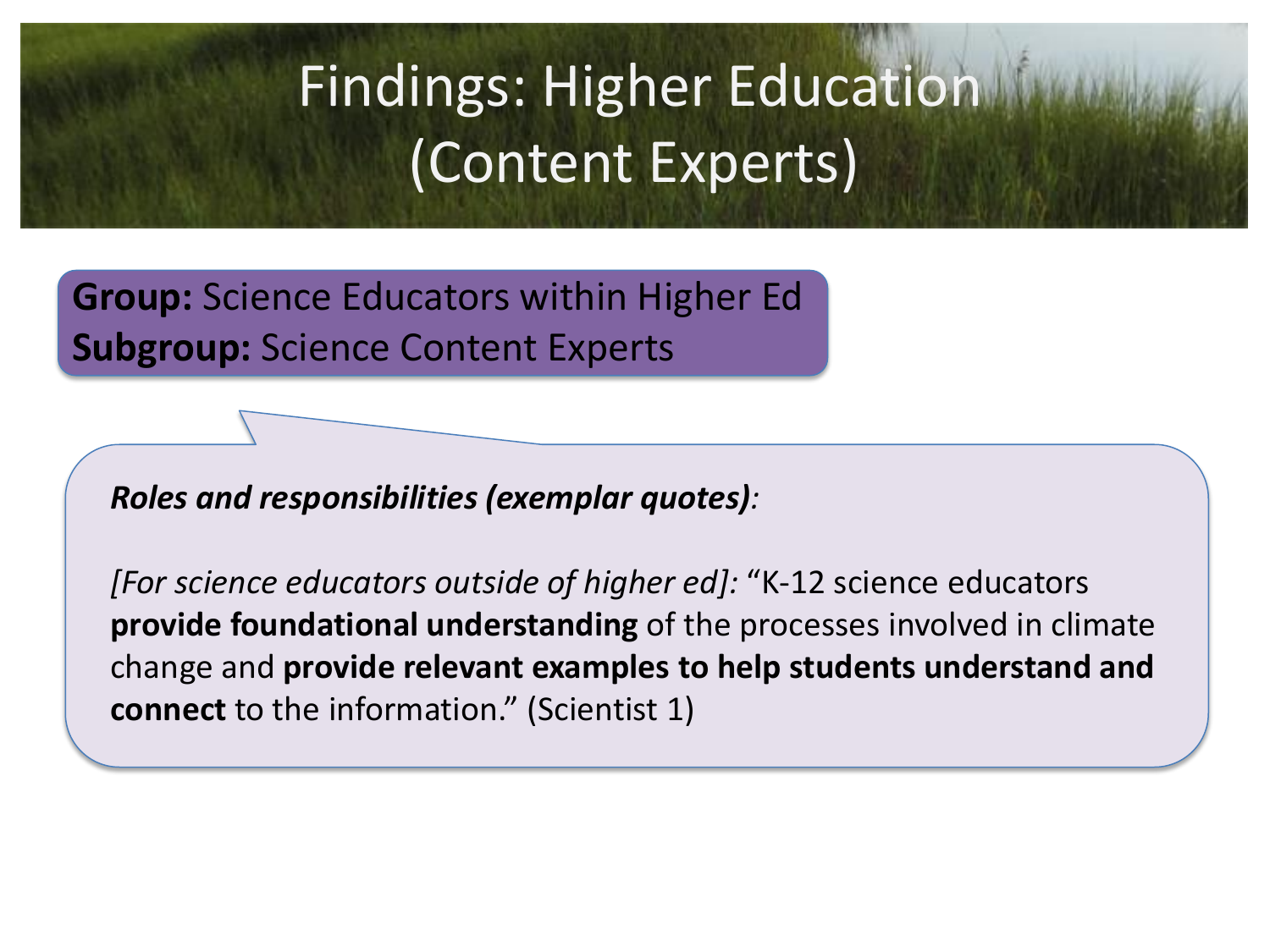# Findings: Higher Education (Pedagogy Experts)

**Group:** Science Educators within Higher Ed **Subgroup:** Science Pedagogy Experts

#### *Role and responsibility (exemplar quote):*

*[For self, and others in higher ed] "[My role is to]* **prepare future teachers**  in how to **teach science effectively to all learners**." (Science Education Professor 1)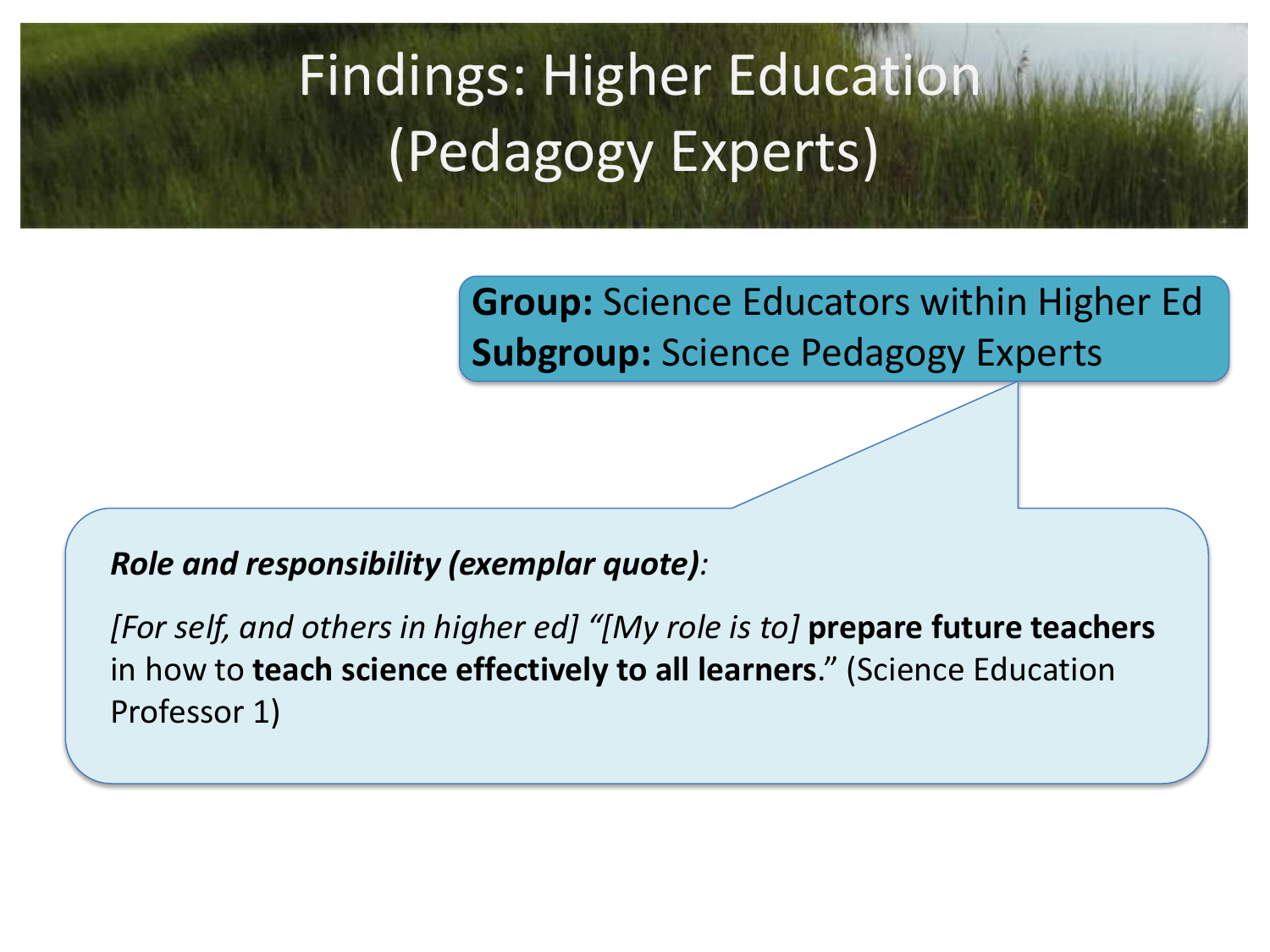# **Findings: Higher Education** (Pedagogy Experts)

**Group:** Science Educators within Higher Ed **Subgroup:** Science Pedagogy Experts

#### *Roles and responsibilities (exemplar quote):*

*[For other science educators outside of higher ed]: "***Formal classroom teachers are guided by standards and accountability structures**… **Informal educators typically have more freedom** to pursue learning for **relevance and understanding** with learners of **all ages**, and not be bounded by the structures formal science educators face.

Their unique expertise includes… making the climate change topic **relevant to learners' everyday lives**, so that they will be **motivated to learn** climate science and **take appropriate action** on the issue. They also have the opportunity to **collaborate with learning sciences researchers** to investigate climate change education and **test out ways to teach climate education** to maximize learning." (Science Education Professor 1)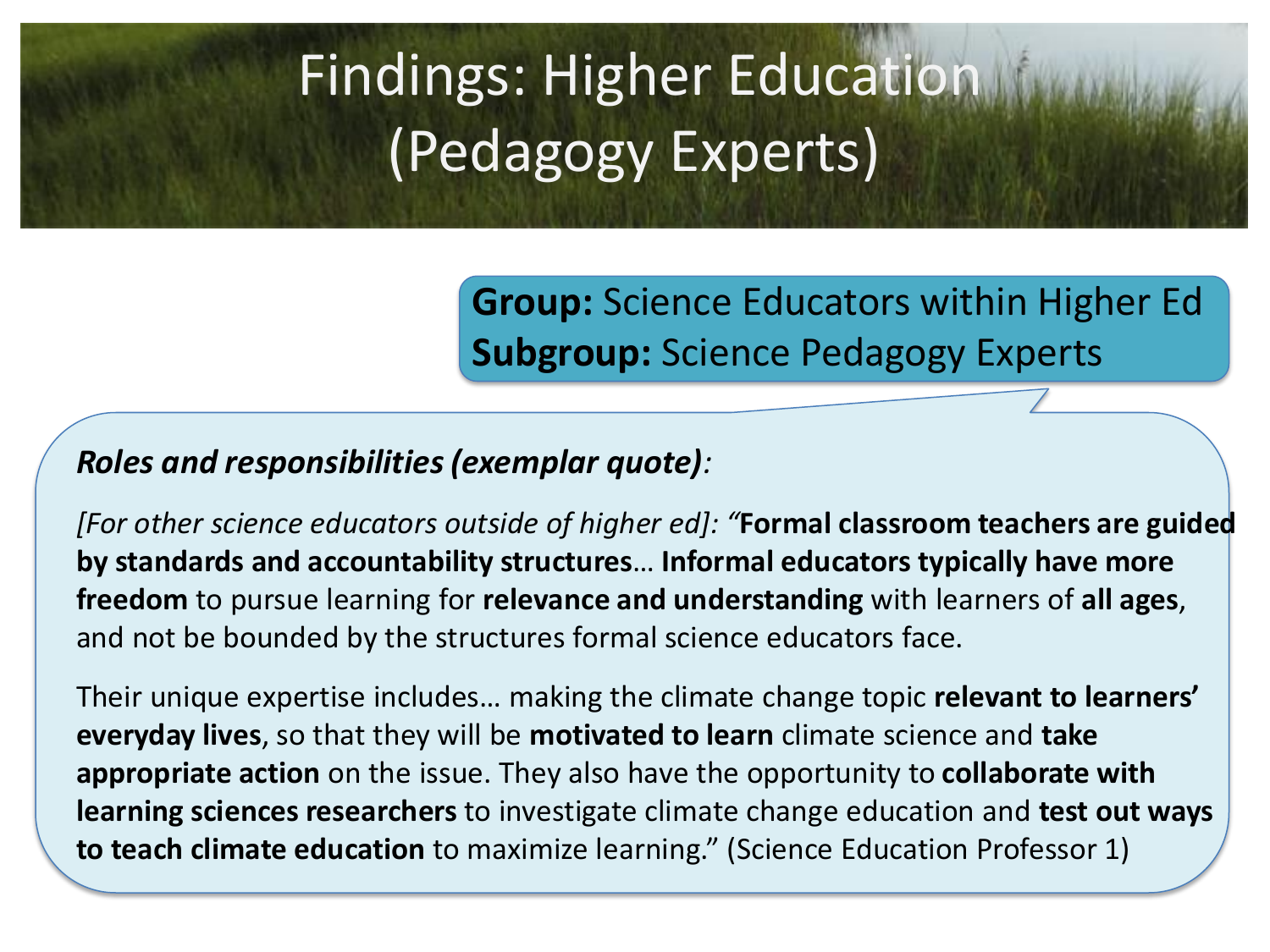# Analysis: Higher Education

### **Comparing the speech communities (Content vs. Pedagogy Experts)**

- Discrepancies in views of own roles and responsibilities:
	- o *Trends for content experts*: **Deliver evidenced-based scientific information**  in a way that others could model when teaching the topic
	- o *Trends for pedagogy experts*: Teach both **accurate science content knowledge** (as delimited by the science standards) **AND effective pedagogy** (theory and methods) for the topic
- More similarities in views of others' (outside of higher education) roles and responsibilities:
	- $\circ$  Emphasized importance of teaching the topic for an informed citizenry
	- o Emphasized need to teach in an effective manner (e.g., the purpose of scientific information is to be prepared to **make informed decisions**; learners should **see relevance to own lives**)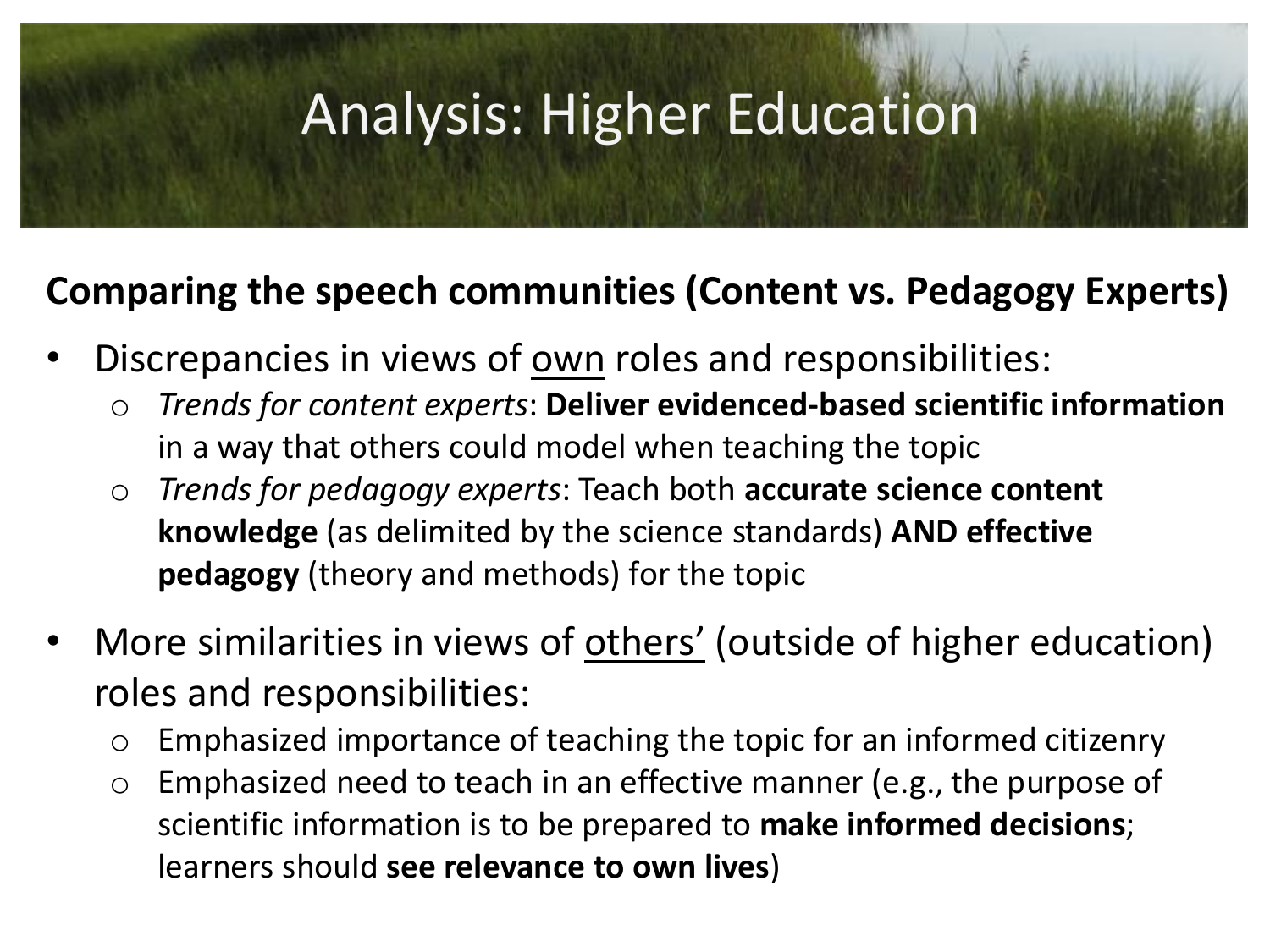### UUTSIQE OT<br>Ormal K-1 Findings: Outside of Higher Ed (Formal K-12)

*Roles and responsibilities (exemplar quote):*

*[For self, other K-12 science educators]*: "It is my responsibility to **deliver the content** in an **engaging, meaningful** way that addresses the **NGSS**. It is also my responsibility to help **educate my community about climate change** [and] its implications." (Middle School Teacher 1)

**Group:** Science Educators outside of Higher Ed **Subgroup:** Formal K-12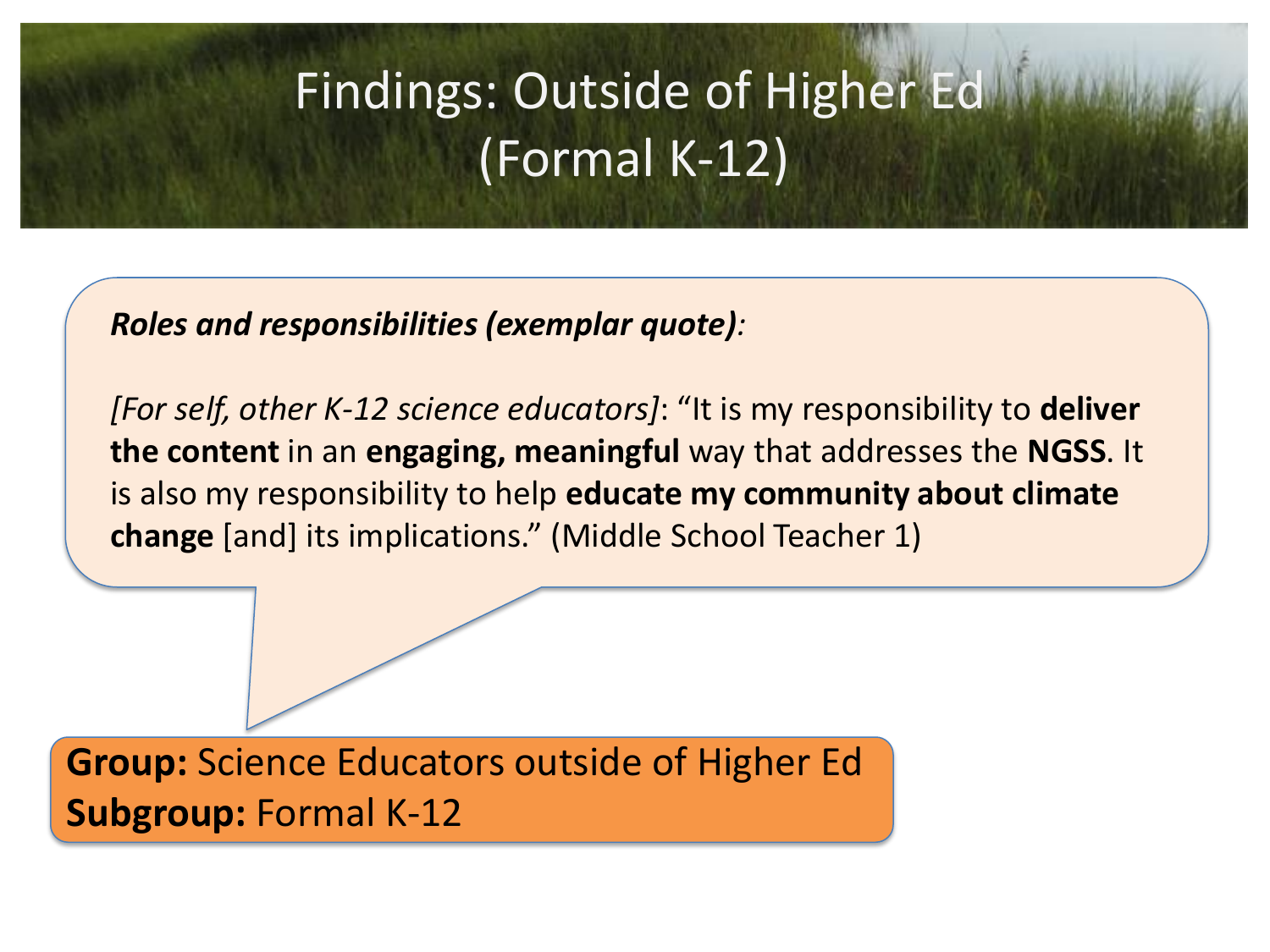### UUTSIQE OT<br>Ormal K-1 Findings: Outside of Higher Ed (Formal K-12)

*Roles and responsibilities (exemplar quote):*

*[For scientists]*: "Scientists are responsible for **measuring** the variables in **honest, transparent, [and] reproducible** ways. They must also **promote true understandings** of how climate change will/may impact our global community in ways that can be **understood by nonscientists**." (Middle School Teacher 1)

**Group:** Science Educators outside of Higher Ed **Subgroup:** Formal K-12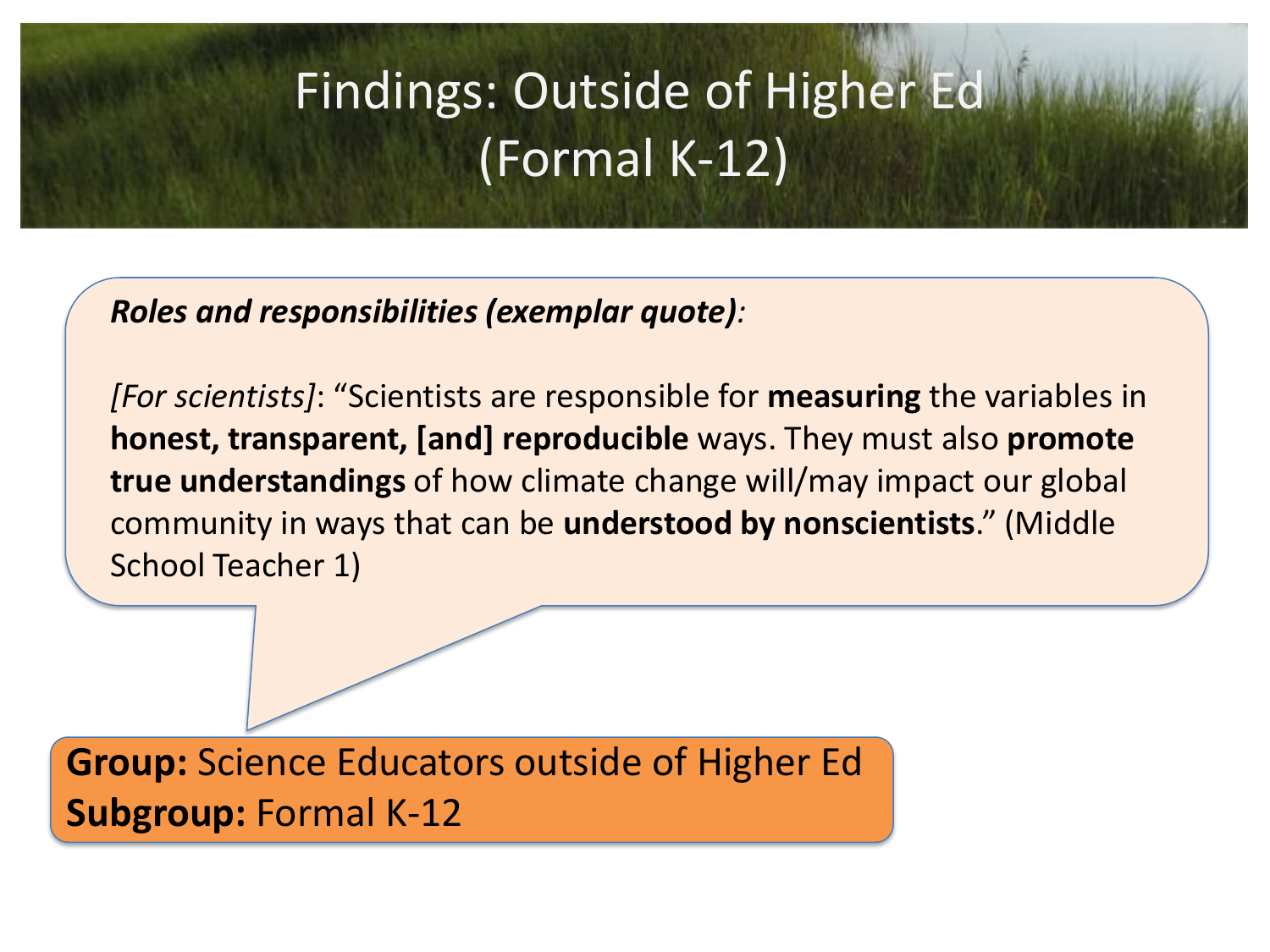### UUTSIAE OT<br>*(*Informal) Findings: Outside of Higher Ed (Informal)

*Roles and responsibilities (exemplar quote):*

*[For self, other informal educators]*: "[To be an educator who] **understands the issue** and the **resources available**." (Informal Science Educator 1)

"[T]o to help students [and the] public **understand big concepts** of climate change, and **why it matters**, and then to help them be able **to find reliable resources** as more information and impacts become known." (Informal Science Educator 1)

> **Group:** Science Educators outside of Higher Ed **Subgroup:** Informal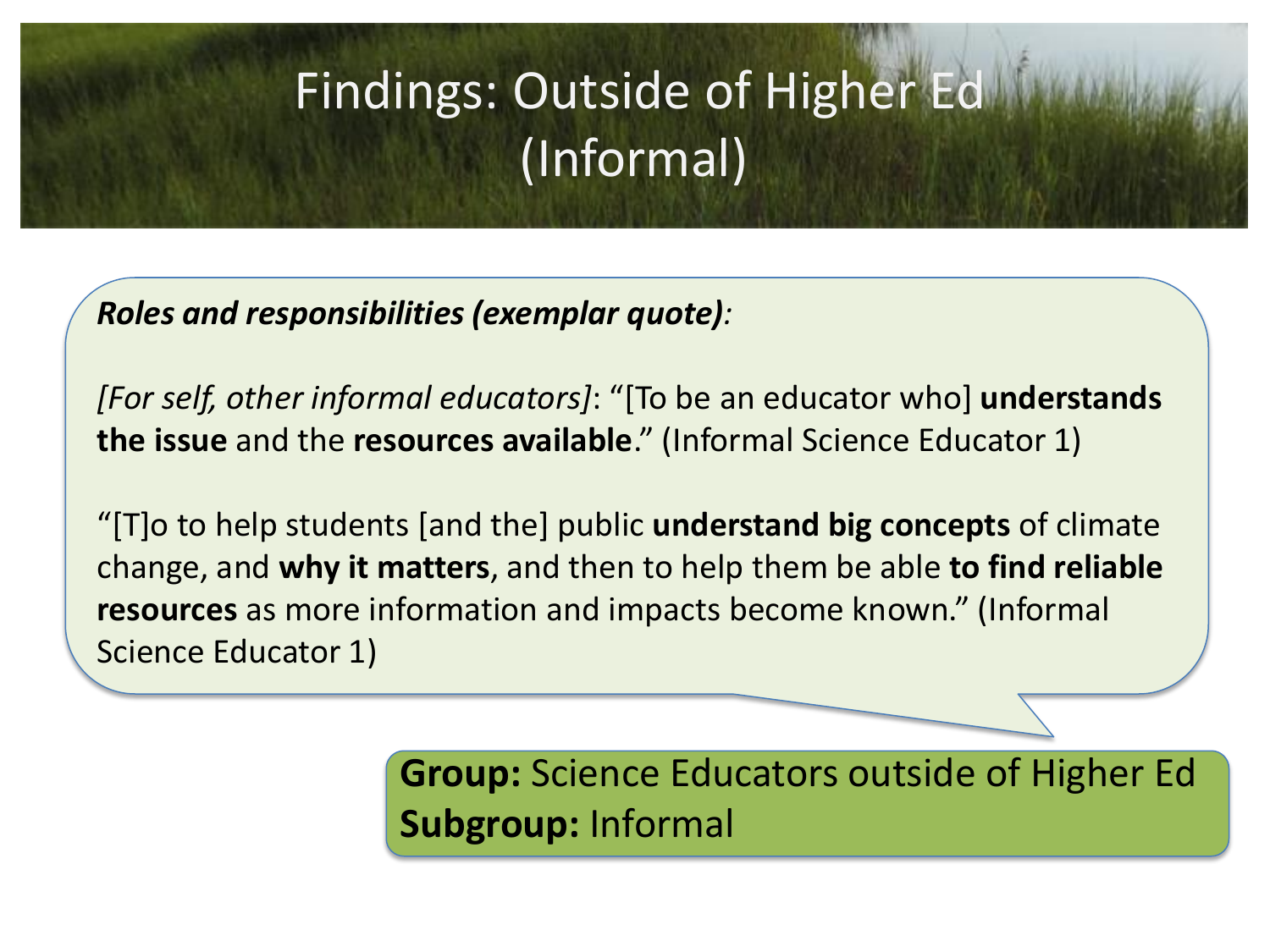### UUTSIAE OT<br>*(*Informal) Findings: Outside of Higher Ed (Informal)

*Roles and responsibilities (exemplar quote):*

*[For scientists]*: "To make climate change language and results **understandable**. To work with education [and] others who work with the public to **create language, lessons, curriculum, and messages** that help people **understand what is going o**n and **what needs to happen**."

> **Group:** Science Educators outside of Higher Ed **Subgroup:** Informal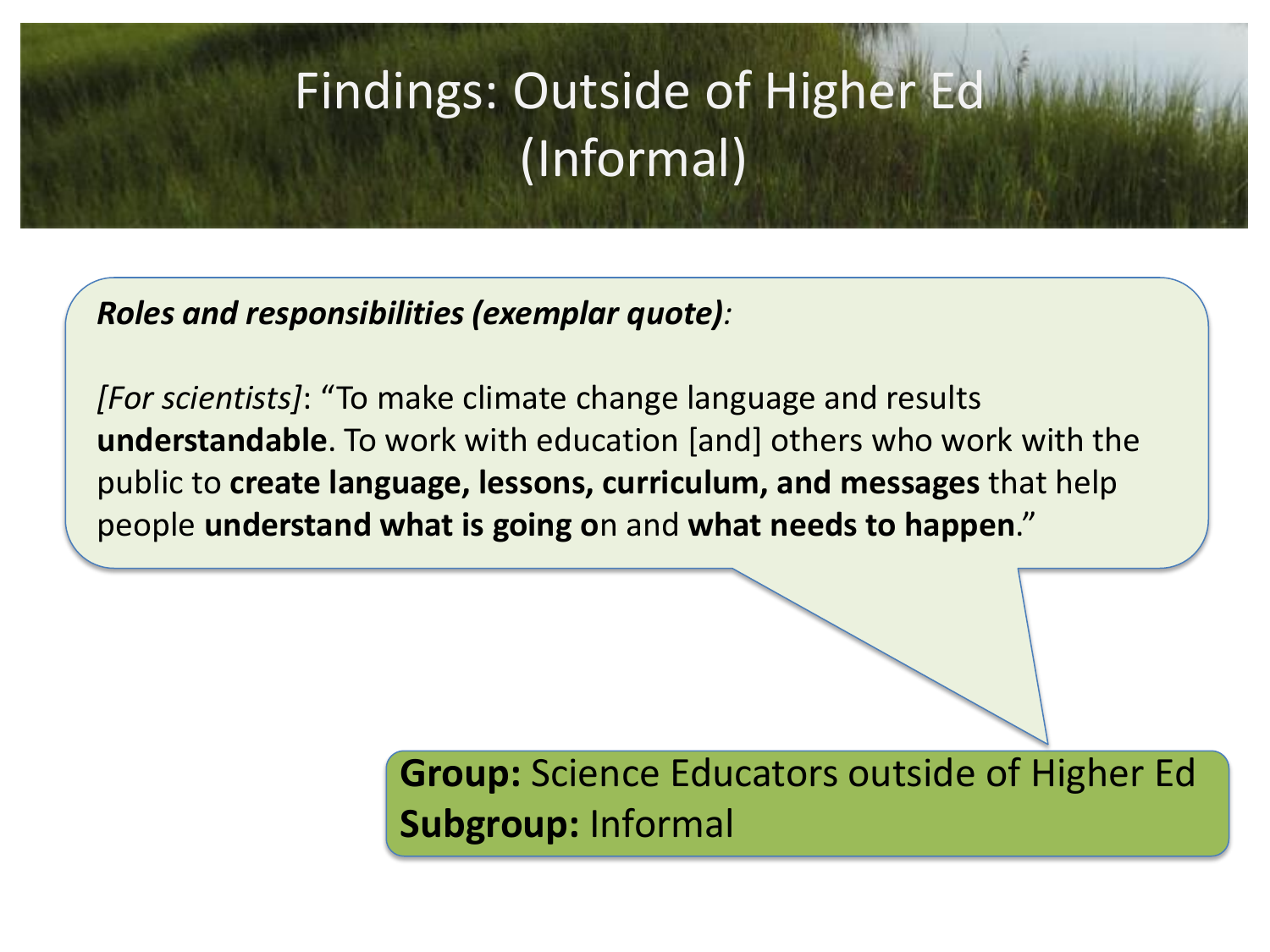# Analysis: Formal K-12 and Informal Science Educators

### **Comparing the speech communities: K-12 vs. Informal**

- Trends for formal (K-12) science educators:
	- $\circ$  View that teacher should present data (from scientists), then teach students how to analyze and interpret data objectively, so they could make up their own minds
	- $\circ$  Projected the belief that the scientist is the source, the student is the consumer, and the teacher is in the middle
- Trends for informal science educators:
	- o Valued current, evidence-based information from scientific community
	- $\circ$  High concern for science communication; communicating information that is understandable to the general public by avoiding technical language, helping people see relevance of science to their everyday lives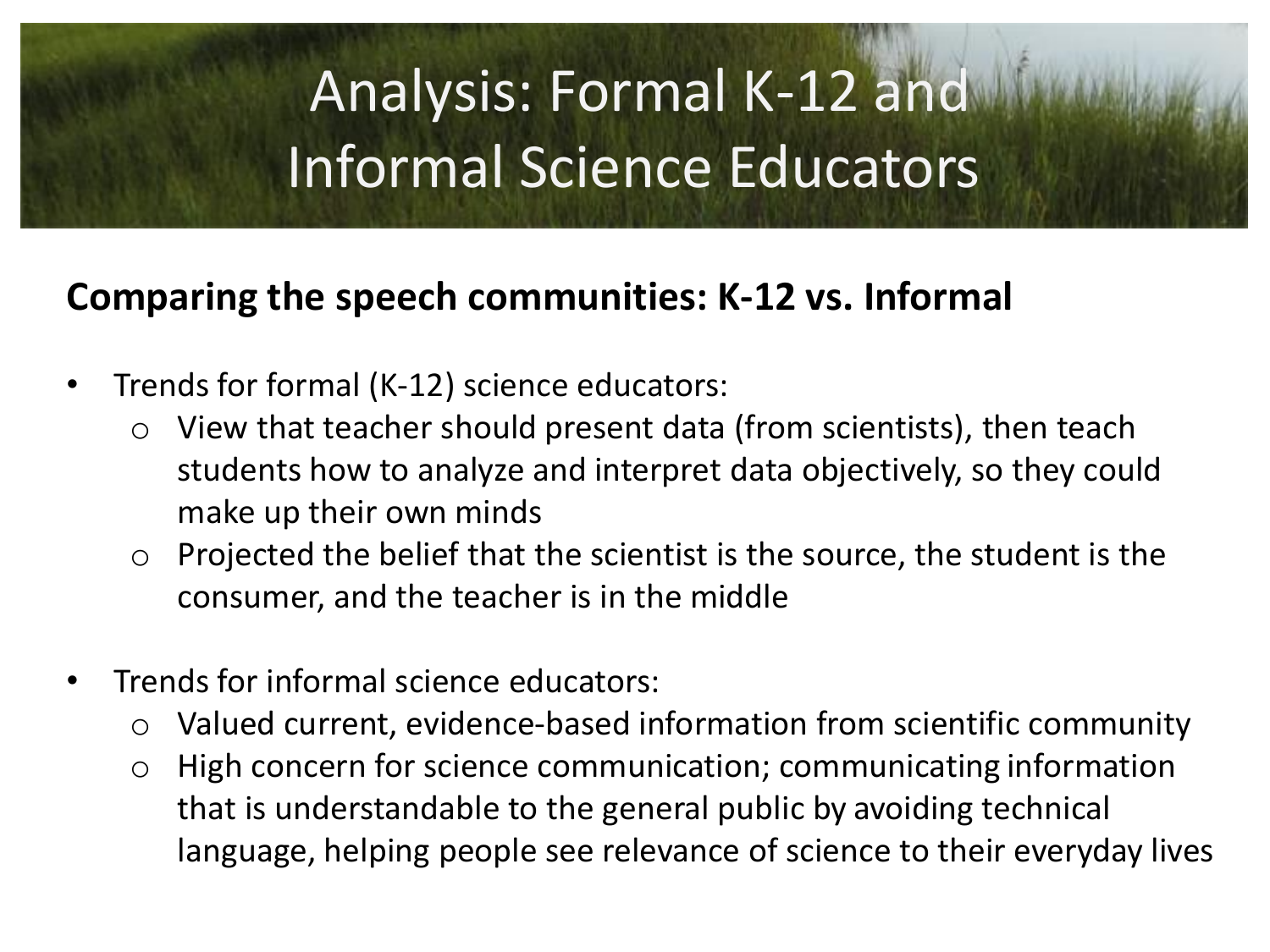## Conclusions

- Larger discrepancies between groups regarding climate change education roles and responsibilities
- Some minor discrepancies between subgroups

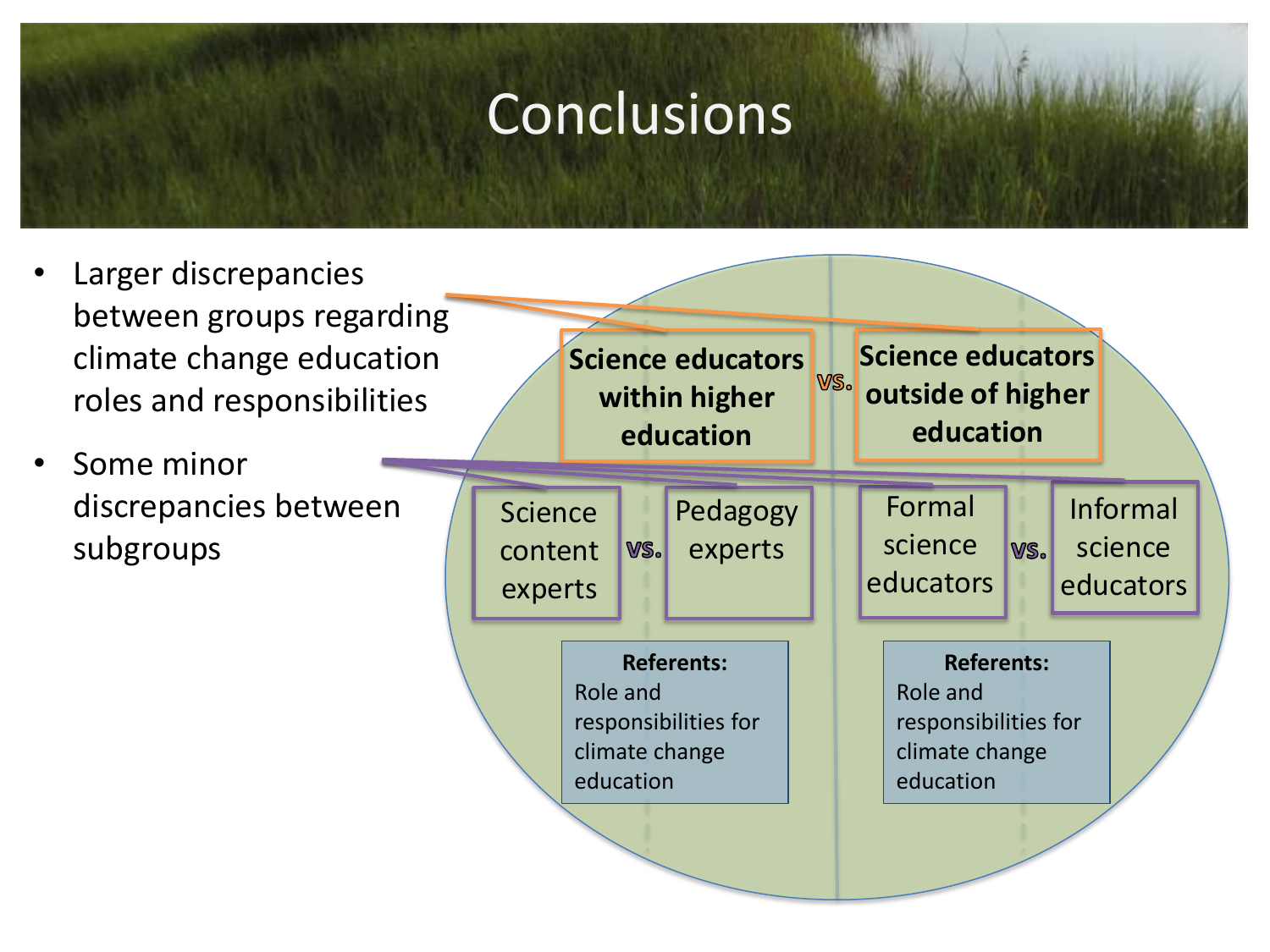# Conclusions

| <b>Primary Climate</b><br><b>Change Education</b>                  |                                      |                            |                                                             | <b>Primary Climate</b><br><b>Change Education</b>                                    |                                         |               |                                                                                        |
|--------------------------------------------------------------------|--------------------------------------|----------------------------|-------------------------------------------------------------|--------------------------------------------------------------------------------------|-----------------------------------------|---------------|----------------------------------------------------------------------------------------|
| <b>Focus:</b>                                                      |                                      | Science educators          |                                                             | <b>Science educators</b>                                                             |                                         | <b>Focus:</b> |                                                                                        |
| Process of<br>collecting<br>relevant<br>evidence-<br>based<br>data | <b>Science</b><br>content<br>experts | within higher<br>education |                                                             | outside of higher<br>education                                                       |                                         |               | Role in<br>presenting<br>data<br>accurately<br>to learners                             |
|                                                                    |                                      | Pedagogy<br>experts        |                                                             | Formal<br>science<br>educators                                                       | <b>Informal</b><br>science<br>educators |               |                                                                                        |
|                                                                    |                                      | Role and<br>education      | <b>Referents:</b><br>responsibilities for<br>climate change | <b>Referents:</b><br>Role and<br>responsibilities for<br>climate change<br>education |                                         |               | Greater<br>focus on<br>relevancy<br>to learners'<br>lives for<br>informal<br>educators |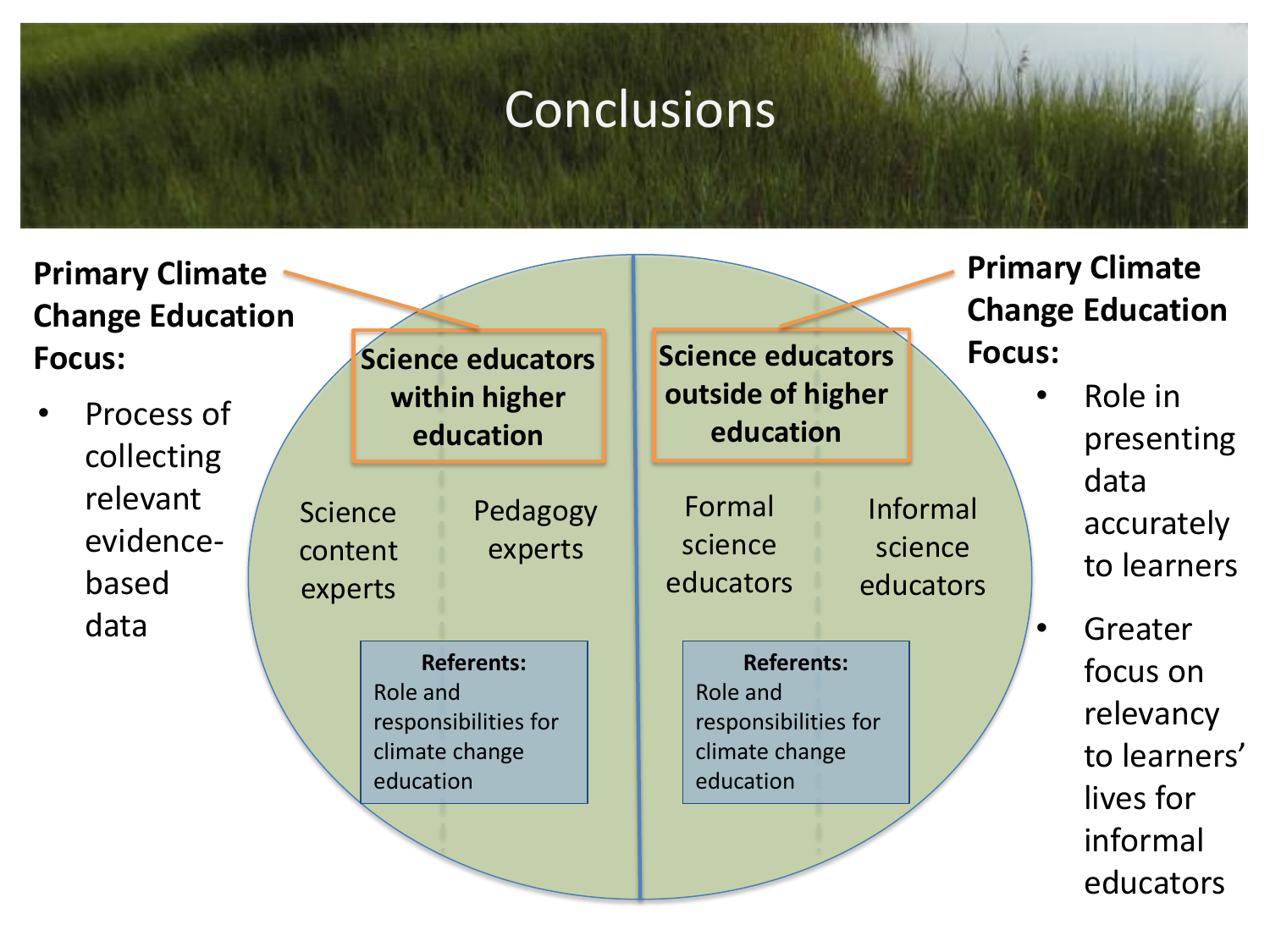## **Implications**

### **For professional development:**

- **Design**
- **Implementation**

#### *Possibilities may include:*

- Adding information on effective science communication with learners and the general public;
- Opportunities for differing groups to share views of their roles and responsibilities;
- Discussion of actions that individuals could take (personal and societal) in response to their understanding of climate change



*Participants engage in an activity on sea level rise*  [photo release granted]